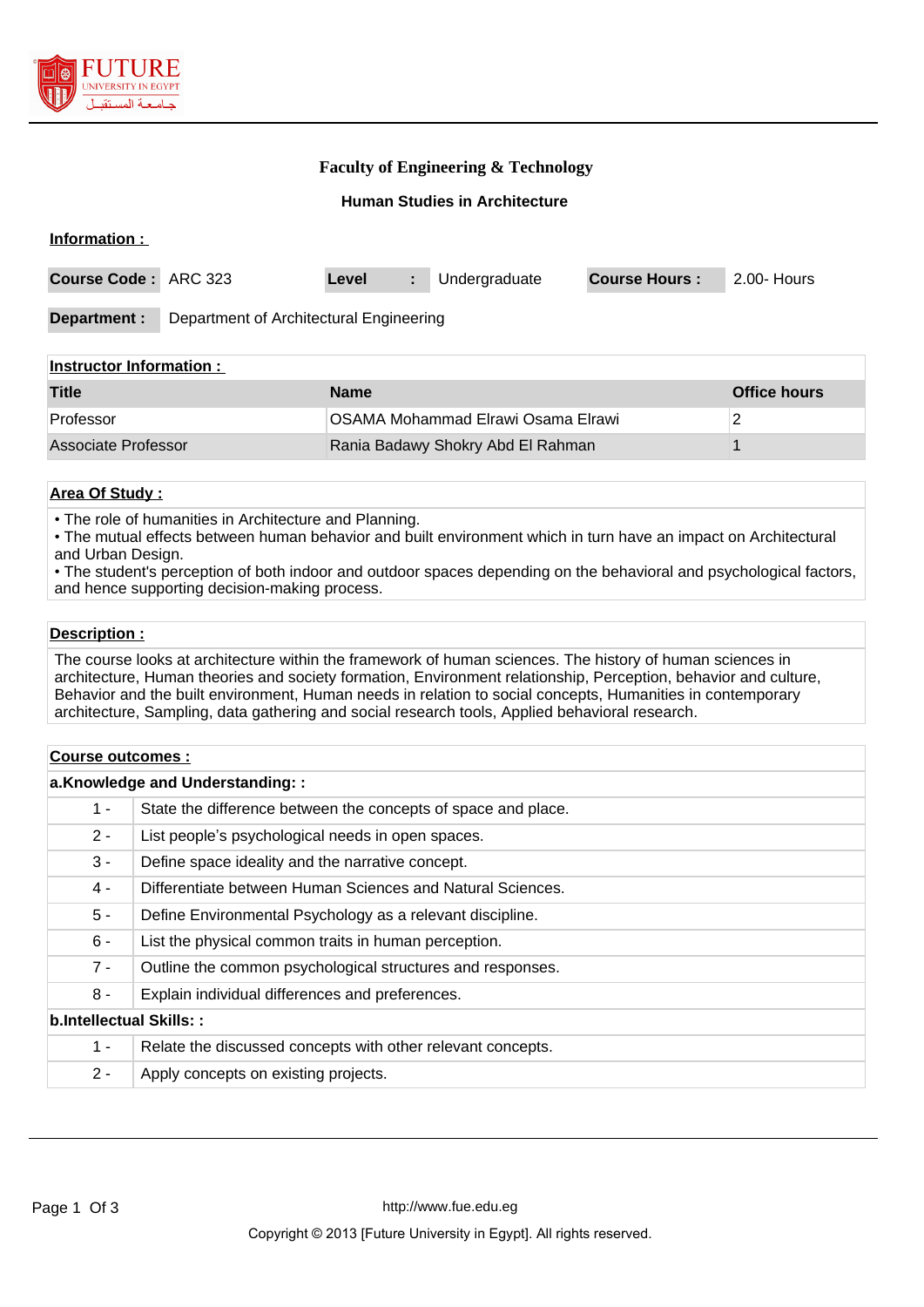

| <b>c.Professional and Practical Skills::</b> |                                                                                 |  |  |
|----------------------------------------------|---------------------------------------------------------------------------------|--|--|
| $1 -$                                        | Respect differences in style, culture, experience and treat others with respect |  |  |
| $2 -$                                        | Consider social and ethical aspects in design.                                  |  |  |
| d.General and Transferable Skills::          |                                                                                 |  |  |
| 1 -                                          | Search for data effectively.                                                    |  |  |

# **Course Topic And Contents :**

| <b>Topic</b>                                                                                                     | No. of hours Lecture |   | <b>Tutorial / Practical</b> |
|------------------------------------------------------------------------------------------------------------------|----------------------|---|-----------------------------|
| -Introduction:<br>What is research? Literature Review, Research Design, Methods.<br>Data Collection and Analysis | 2                    | 2 |                             |
| -Behavior Topics:<br>The Multisensory Nature of Perception                                                       | $\overline{2}$       | 2 |                             |
| -Behavior Topics:<br>Symbolism and Aesthetic Response                                                            | 6                    | 6 |                             |
| <b>Behavior Topics:</b><br>- Familiarity versus Aesthetics                                                       | 6                    | 6 |                             |
| Humanities Topics:<br>- Attributes of Residential Environments                                                   | 6                    | 6 |                             |
| <b>Humanities Topics:</b><br>- Functional Categories and Basic Human Requirements                                | 6                    | 6 |                             |
| The Logic of Space                                                                                               | 2                    | 2 |                             |

### **Teaching And Learning Methodologies :**

Interactive Lecture

Presentations

### **Course Assessment :**

| <u>oodi oo Addoodinont .</u> |                          |                 |                    |
|------------------------------|--------------------------|-----------------|--------------------|
| <b>Methods of assessment</b> | <b>Relative weight %</b> | <b>Week No.</b> | <b>Assess What</b> |
| Assignments                  | 20.00                    |                 |                    |
| Final exam                   | 40.00                    |                 |                    |
| Midterm exams                | 20.00                    |                 |                    |
| Participation                | 10.00                    |                 |                    |
| Reports                      | 10.00                    |                 |                    |

# **Course Notes :**

Lecture Notes and Handouts

# **Recommended books :**